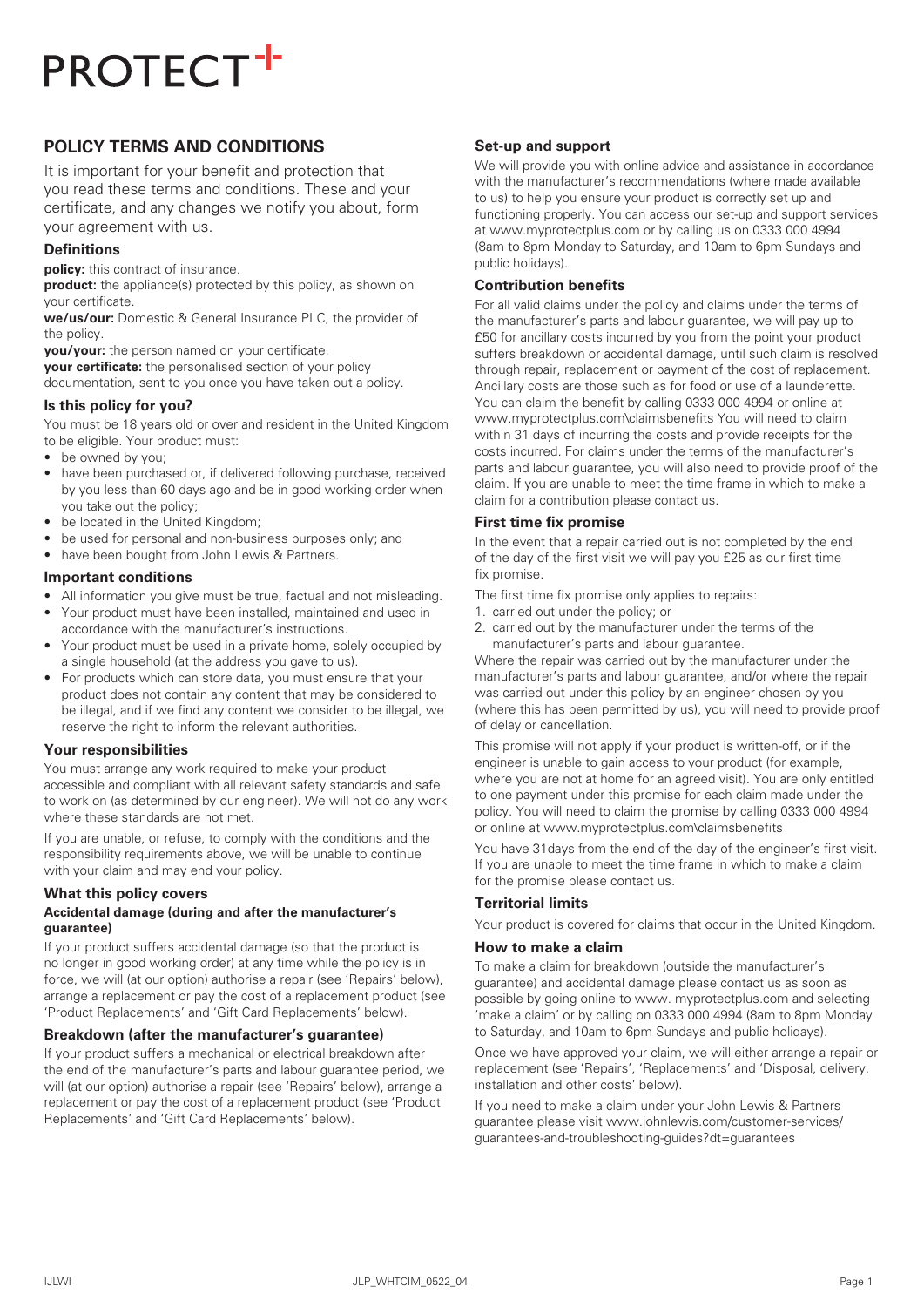### **Repairs**

Where we authorise a repair we will pay call-out charges, the cost of labour and the cost of parts (as long as these are not covered by another guarantee or warranty on the product). Only engineers approved by us are authorised to carry out repairs under this policy, unless we agree otherwise in advance. Repairs will be carried out by manufacturer-accredited engineers or by authorised engineers using genuine parts. Repairs will be done at your home within the engineer's normal working hours (which are at least 9am to 5pm, Monday to Friday) on a date agreed with you. Please have your policy documentation to hand when the engineer arrives.

If we authorise a repair but are unable to find an engineer, we'll permit you to use your chosen engineer. You will have to pay them and claim the cost back from us. Please keep a copy of your invoice to send to us.

If we permit you to use your chosen engineer and the proposed repair is estimated to cost more than the repair authority limit, then you must ring the repair authority line on 0800 597 8580 (open 8am to 6pm Monday to Friday, 8.30am to 1.30pm Saturdays and closed Sundays and bank holidays) for an authority number before work starts.

#### **Product replacements**

- 1. In some situations we will (at our discretion) arrange to replace your product instead of repairing it (for example where we cannot repair it or we decide that it is uneconomical for us to repair your product). In these circumstances, we will arrange to replace your product with one of the same or similar make and technical specification.
- 2. We will pay for the delivery and installation charges of your replacement product.
- 3. If John Lewis & Partners install your replacement product, it will be in the same location as the original product and will not cover the cost of any upgrade to electrical work. Installation will be subject to John Lewis & Partners standard installation Terms & Conditions (available at https://www.johnlewis.com/ our-services/home-appliance-installation-and-disposal).
- 4. Where installation is unavailable from John Lewis & Partners' chosen supplier, we will pay the cost of installation. You will have to pay a chosen supplier for the installation in this instance and then claim the cost back from us. We may advise you on potential suppliers and will advise how to do this at the time we arrange your replacement.
- 5. If your product is replaced, you will be responsible for the disposal of your original product at your own cost. John Lewis & Partners may offer a disposal service at the point of ordering the replacement.

#### **Gift Card Replacements**

- 1. If we cannot reasonably arrange a product replacement, we will give you a John Lewis & Partners gift card instead. The gift card value will be for the then current John Lewis & Partners full retail price of a replacement product of the same or similar make and technical specification and for the cost of delivery. For products replaced under the policy where we have given you a gift card, you will have to pay John Lewis & Partners or John Lewis & Partner' chosen supplier for the installation and then claim the cost back from us. We will advise you on how to do this at the time we arrange your replacement.
- 2. All gift cards will be valid for at least 12 months from the date of issue. Gift cards will be sent to you using the most recent contact details that you gave us. If gift cards are not available we will provide a cash equivalent.
- 3. If we give you a John Lewis & Partners gift card, you will be responsible for the disposal of your original product at your own cost. John Lewis & Partners may offer a disposal service at the point of ordering the replacement.

## **What happens if we replace your product?**

If we decide to replace your product (or give you a gift card for a replacement) under the policy your policy will end immediately. No premium paid will be refunded.

## **Exclusions**

We shall not be liable for:

- claims where you have breached the important conditions or failed to comply with your responsibilities as set out in this policy;
- damage during delivery, installation or transportation of the product by a third party who is not our agent;
- any breakdown cost already covered by any manufacturer's, supplier's or repairer's guarantee or warranty on the product;
- replacement or recall of the product (or any part) by a supplier or the manufacturer;
- modifying or making a product comply with legislation, work on the product that is only required due to legislation changes or making it safely accessible;
- your failure to follow the manufacturer's instructions;
- any problem with the supply of electricity, gas, water, broadband or broadcast content;
- routine maintenance, cleaning, servicing and routine re-gassing;
- costs or loss arising from not being able to use your product (e.g. hiring a replacement), other than those listed under 'Contribution benefits' above, or incidental costs caused by breakdown or repair (e.g. costs to remove or reinstate built-in or fitted equipment);
- damage to any other property or possessions, unless it is our fault;
- cosmetic damage such as damage to paintwork, dents or scratches;
- any loss, damage or impairment to functionality caused by: theft, attempted theft, neglect, deliberate damage or damage caused by animals (other than pet cats or dogs), plants or trees;
- any loss, damage or impairment to functionality caused by: earthquake, flood, lightning, fire, wind, humidity, weather conditions, salt spray, storm or other natural events or catastrophes, abnormally high or low temperatures, plumbing problems, corrosion, chemical exposure, radiation, explosion, sabotage, terrorism, insurrection, revolution, war, riot, armed conflict, civil commotion, rebellion, man-made events or catastrophes or technological hazards (such as computer viruses or date-change faults);
- repairs, maintenance work, or use of spare parts, where not authorised by us;
- damage to ceramic or glass surfaces (unless caused by an accident protected by the policy);
- data loss;
- the cost of replacing any consumables (such as external fuses, batteries, rechargeable batteries, power cells, light bulbs changeable by the user, fluorescent tubes and related starter components, filters);
- the cost of replacing any accessories (such as attachments, cables and cable joints, plugs, light covers, grills, removable parts, catalytic panels, external piping, rain covers, starter connections and straps);
- external data carriers, other input devices (scanners, mouse devices), other external controllers (if not included when purchasing the product), installing, modifying and upgrading software;
- repairs required where the product is functioning within the manufacturer's tolerances (for example, number of pixel failures);
- software interface problems, satellite or cable systems or gaining access to cables within the fabric of a building or wall;
- normal operation or adjustment of the product controls (except following an approved repair under this policy);
- work on anything not part of the product, for example fuel lines to the product and the flue systems from the product; and
- issuing a CP12 (gas safety certificate).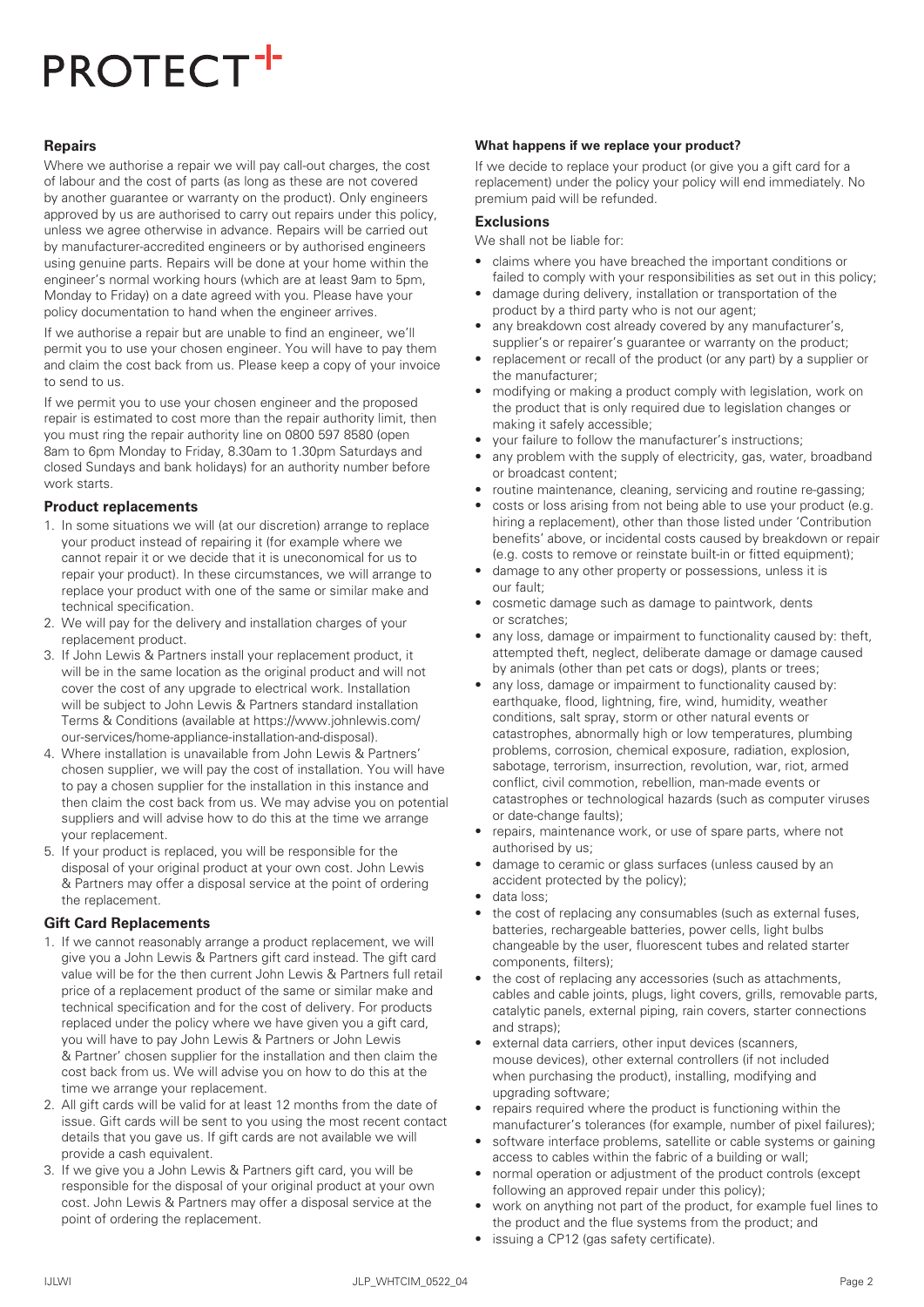## **Paying your premium**

- 1. You must pay the premium (inclusive of all applicable taxes) monthly by Direct Debit. You must make regular payments in accordance with the 'Payments schedule' set out in your policy documentation. If we are unable to collect a payment from your bank we may attempt to request payment again unless you advise us otherwise.
- 2. We will collect the payment for the first month of the policy approximately two to four weeks after the start date. Payments for all subsequent months will be collected monthly on your selected payment date (or the next working day if a weekend or bank holiday). This means that the second payment may be collected approximately two weeks after the first payment.
- 3. The payment amount collected monthly will remain the same for at least the first five years of the policy. In the future it may increase. In all cases, we will write to you to give you 30 days' notice of any increase in the premium and you can notify us if you wish to cancel. The notice will show the new amount to pay.
- 4. If you do not pay for your policy on time, it will be suspended from the due date. Any requests for repairs past this date will not be considered for approval unless payment is received.

#### **Duration of your policy**

The initial policy period begins on the 'start date' as specified in your certificate, and continues indefinitely until cancelled or (unless brought to an end in accordance with these terms and conditions. We will contact you by post, telephone, email or SMS every 12 months to remind you of the benefits and cost of your protection. If the delivery of your product is delayed, please contact us to discuss delaying the start of your policy.

## **Cancellation and ending of the policy**

#### **Cooling off period – Changing your mind**

- 1. The 'cooling off period' is the forty five (45) day period from receipt of your documentation or from the policy start date, whichever is later.
- 2. If you change your mind during the cooling off period, you can cancel your policy and we'll refund any premium paid.
- 3. If your policy automatically ends or is cancelled by us, these rights do not apply (see 'Our right to cancel your policy or bring it to an end' below).

#### **After the cooling off period**

If you cancel your policy after the cooling off period, your policy will remain in place until the end of the period for which you have already paid and you will not receive any refund.

#### **How to cancel**

If you wish to cancel your policy please contact us on 0333 000 4994 (8am to 8pm Monday to Saturday, and 10am to 6pm Sundays and public holidays). You can also cancel by using the cancellation form on our website, or by writing to us, at the addresses specified in the 'Customer services details' section. If you are paying by Direct Debit and tell your bank to cancel your Direct Debit Instruction, but do not contact us first, we will not immediately cancel your policy. If you do wish to cancel, please contact us directly to avoid any communications regarding outstanding payments.

#### **Our right to cancel your policy or bring it to an end**

If we have reasonable grounds to believe that you have (or anyone acting for you has) claimed under this policy knowing the claim to be dishonest, exaggerated or fraudulent then we may cancel this policy immediately without any refund of premium or excess (see 'Fraudulent activity' below).

If at any time we arrange to replace your product (or give you a gift card settlement), your policy will automatically end (see 'What happens if we replace your product?' above).

We may cancel this policy where there is a valid reason for doing so by giving you at least 7 days' written notice and you will receive a refund of any premium paid for the unused days of your policy. Valid reasons include but are not limited to the following:

- where you fail to comply with certain conditions and obligations (see 'Important conditions' above);
- where you fail to pay for the policy (see 'Paying your premium' above);
- where the manufacturer or John Lewis & Partners provide you with a replacement under the terms of their guarantee but it is not a like-for-like replacement (see 'Claims under your guarantees' below);
- where we have reasonable grounds to believe you have (or anyone acting for you has) engaged in fraudulent activity against us or our service providers, and/or provided us with false information with respect to another policy you hold or have held with us (see 'Fraudulent activity' below); and/or
- where you have used threatening or abusive behaviour or language towards our staff or suppliers.

#### **Customer services details**

For customer services: call 0333 000 4994, write to us at Protect Plus, Domestic & General Insurance PLC, Leicester House, 17 Leicester Street, Bedworth, Warwickshire CV12 8JP or sign in to My Account on our website: www.myprotectplus.com

Calls cost up to 13p a minute plus your phone company's access charge. Calls from mobiles may cost considerably more. Lines are open, at a minimum, from 8am to 8pm, Monday to Saturday and 10am to 6pm Sundays and public holidays. Calls may be recorded and monitored for quality and training purposes.

#### **How to complain**

If you wish to complain or you are unhappy with the service provided, please contact our customer services team (see 'Customer services details' above). If you are not satisfied with how we respond you can then ask the Financial Ombudsman Service (FOS) to review your case. They can be contacted at: The Financial Ombudsman Service, Exchange Tower, London, E14 9SR, on the website http://financial-ombudsman.org.uk/, or by email at: complaint.info@financial-ombudsman.org.uk

Referral of your complaint to the FOS does not affect your right to take legal proceedings.

#### **Transferring your policy**

With our permission you may transfer your policy to a new owner of the product by giving us their details either over the telephone or in writing. We will contact the new owner for their payment details. You cannot transfer it to any other item (except for like-for-like replacements of your product provided under a manufacturer's or John Lewis & Partners guarantee).

#### **Claims under your guarantees**

If the manufacturer or John Lewis & Partners provides you with a like-for-like replacement under the terms of their respective guarantee, the policy will transfer to the replacement product and will continue as if the replacement were the original product. In all other cases you cannot transfer the policy to any other item.

If the manufacturer or John Lewis & Partners provides you with a replacement under the terms of their respective guarantee but it is not a like-for-like replacement, then the policy should be cancelled and a pro rata refund will be provided.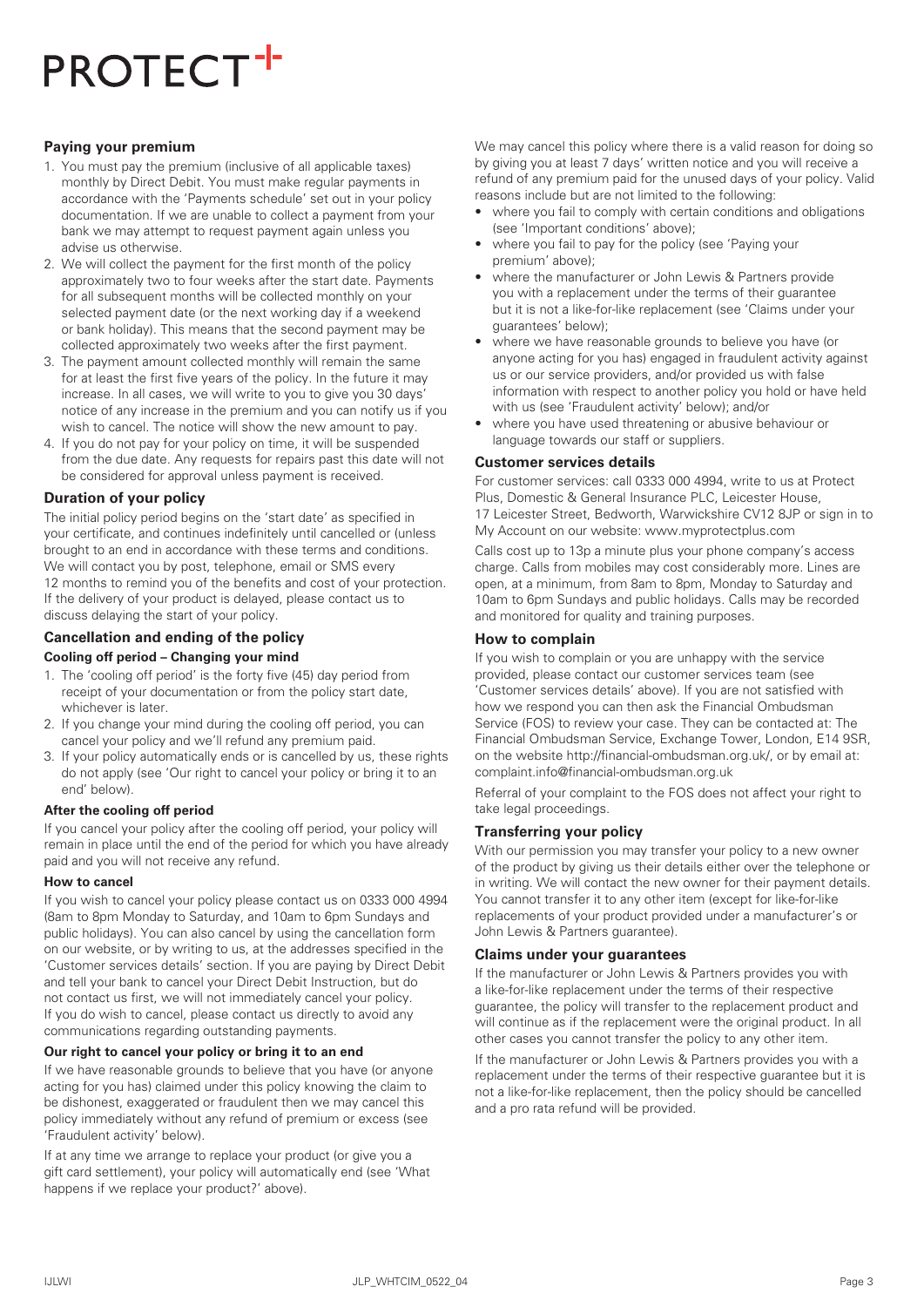## **Changes to these terms and conditions**

At any time we may modify or replace these terms and conditions in order to:

- comply with the law, regulations, industry guidance or codes of practice;
- rectify errors or ambiguities; and
- reflect changes in the scope or nature of the protection provided to you.

In all cases, we will give you thirty (30) days' written notice of any change that could affect your rights or obligations and provide you with a brief explanation of such changes. The new terms and conditions will take effect from the date specified in the notice. If you do not agree with the changes, you may cancel the policy by notifying us within that notice period and you will receive a pro rata refund of any premium paid for unused days of your policy.

# **Data Protection Information**

Domestic & General Services Ltd (for service, maintenance & support plans), Domestic & General Insurance PLC (for insurance policies), and John Lewis plc are the Data Controllers for your information. This is a brief summary of how we're protecting and respecting your privacy in accordance with data protection legislation. For more information go to www.myprotectplus.com/privacynotice

## **How do we use your data?**

We use the data we hold about you (your name, address, contact and payment details) in order to provide your appliance registration, product protection, handle repair requests, fulfil obligations under the plan/policy, for analytical or statistical purposes and to contact you towards the end of your policy period to offer you an extension or notification that your policy term is due to end. We also use it to safeguard against fraud and money laundering, and for the rare event of product safety recalls.

# **Do we share your data?**

Your data is shared across our group companies and with other companies who provide products or services to us, or who perform services on our behalf. We'll also share your data with John Lewis plc. Your payment details are only used for collecting payment, proof of payment and for fraud detection; they are not shared with third parties.

# **What happens with international data transfers?**

We may transfer your data to countries (including the US and South Africa) which may not have data protection laws which provide the same level of protection as provided in the UK. But don't worry, we have safeguards in place to help ensure that everything is adequately secured and protected.

# **What are your rights?**

By writing to the Data Protection Officer (go to www.myprotectplus.com/privacynotice) you have the right to ask us to:

- send you a copy of the personal information we have about you
- delete your data (subject to certain exemptions)
- correct or delete any inaccurate or misleading data
- restrict the processing of your data
- provide a copy of your data to any controller
- lodge a complaint with the local data protection authority

## **How long do we keep your data?**

We won't keep your information for any longer than is necessary. In most cases that's 10 years (the average expected life of a product), or 6 years following the expiry of a contract.

## **Any other questions?**

Please contact The Group Data Protection Officer, go to www.myprotectplus.com/privacynotice

# **Exclusion of third party rights**

This policy is only for your benefit. No rights or benefits will be given to any other third party under the policy.

#### **Fraudulent activity**

- 1. We may provide your details to third parties in order to detect possible fraudulent activity.
- 2. If we believe that you have (or anyone acting for you has) engaged in fraudulent activity against us or our service providers, or provided us with false information we may request extra information in support of your application or claim (such as proof of purchase).
- 3. If we have reasonable grounds to believe that you have (or anyone acting for you has) claimed under this policy knowing the claim to be dishonest, exaggerated or fraudulent, then we may:
	- request extra evidence in support of your claim (such as proof of purchase or other documentation);
	- decline your claim and immediately cancel your policy without any refund of premium or excess paid;
	- recover from you the cost of any claim already paid to you under this policy and the cost of any investigation into a fraudulent claim under this policy (and we may initiate legal proceedings to do so);
	- report you to the relevant authorities, including the police:
	- put the details of the fraudulent claim onto a Register of Claims through which insurers share information to prevent fraudulent claims.

A list of participants names and addresses are available on request.

- 4. If we have reasonable grounds to believe that you have (or anyone acting for you has):
	- engaged in fraudulent activity against us or our service providers; and/or
	- provided us with false information,

with respect to another policy you hold or have held with us, we may cancel this policy as well as any other policies you have with us and/or reject any applications for new policies (see 'Our right to cancel your policy or bring it to an end' above). You will receive a refund of any premium paid for unused days of the policy.

# **Governing law and statutory rights**

We will communicate with you in English and English Law will apply unless we agree otherwise with you. Nothing in the conditions will reduce or affect your statutory rights. These rights include the right to claim for a refund, repair, or replacement for up to six years (in Scotland it's up to five years after you become aware, or could with reasonable diligence have become aware there was a problem) if your electrical goods were not of satisfactory quality or fit for their purpose when they were sold to you. After the first six months you will have to prove that the goods had a fault when sold to you and the longer it takes for the fault to appear the more difficult this will be. For further information about your statutory rights contact the Citizens Advice Bureau: www.citizensadvice.org.uk or 03444 111 444.

# **The Financial Services Compensation Scheme**

We are covered by the Financial Services Compensation Scheme. If we cannot meet our obligations to you under the policy, compensation may be available to cover these obligations. The compensation provides for 90% of any claim with no upper limit on the amount of the claim. Full details are available at www.fscs.org.uk or by writing to them at: FSCS, 10th Floor, Beaufort House, 15 St Botolph Street, London EC3A 7QU, or by contacting them on 0800 678 1100.